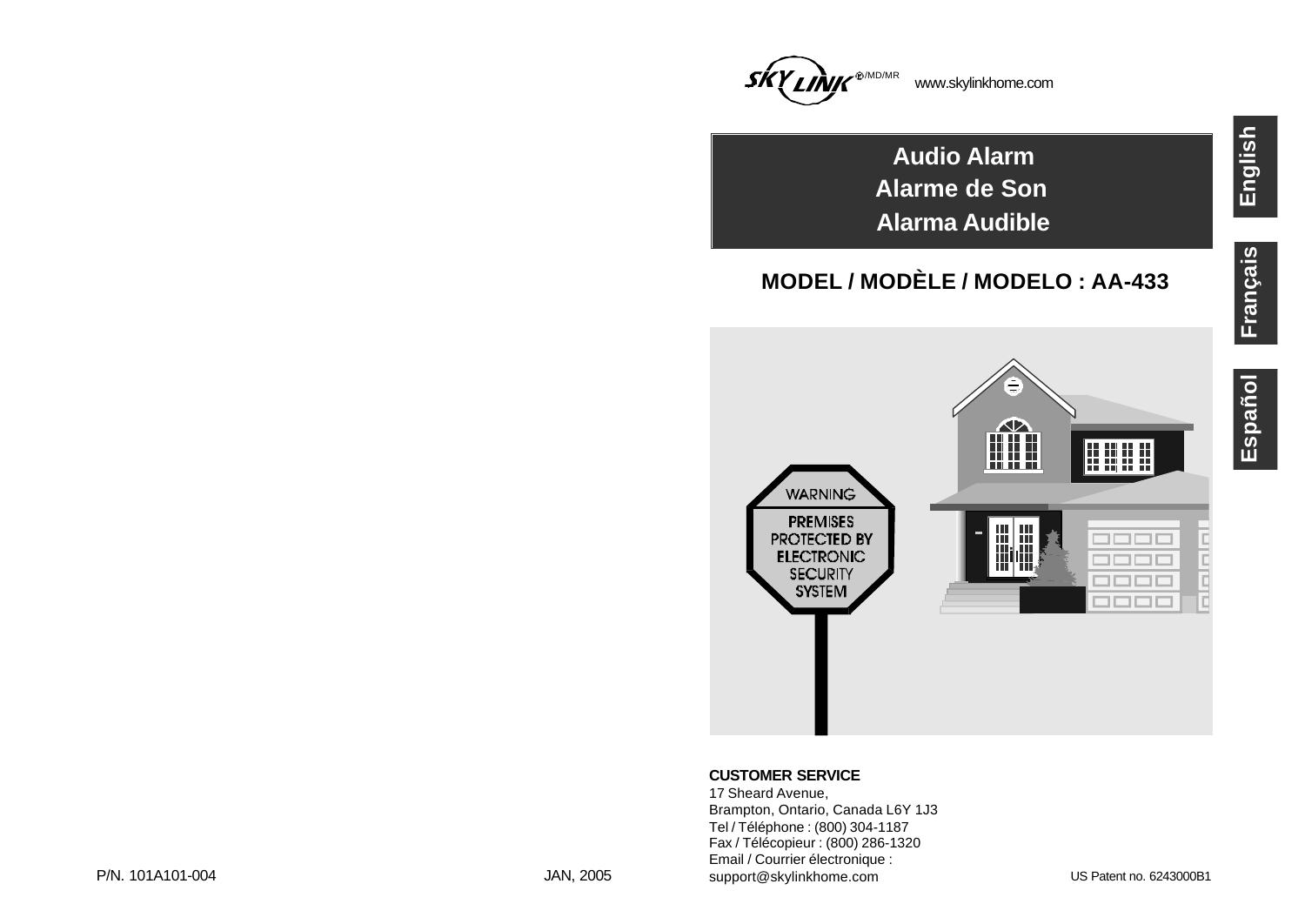# **English**

## **Audio Alarm MODEL: AA-433**

**OWNER'S MANUAL**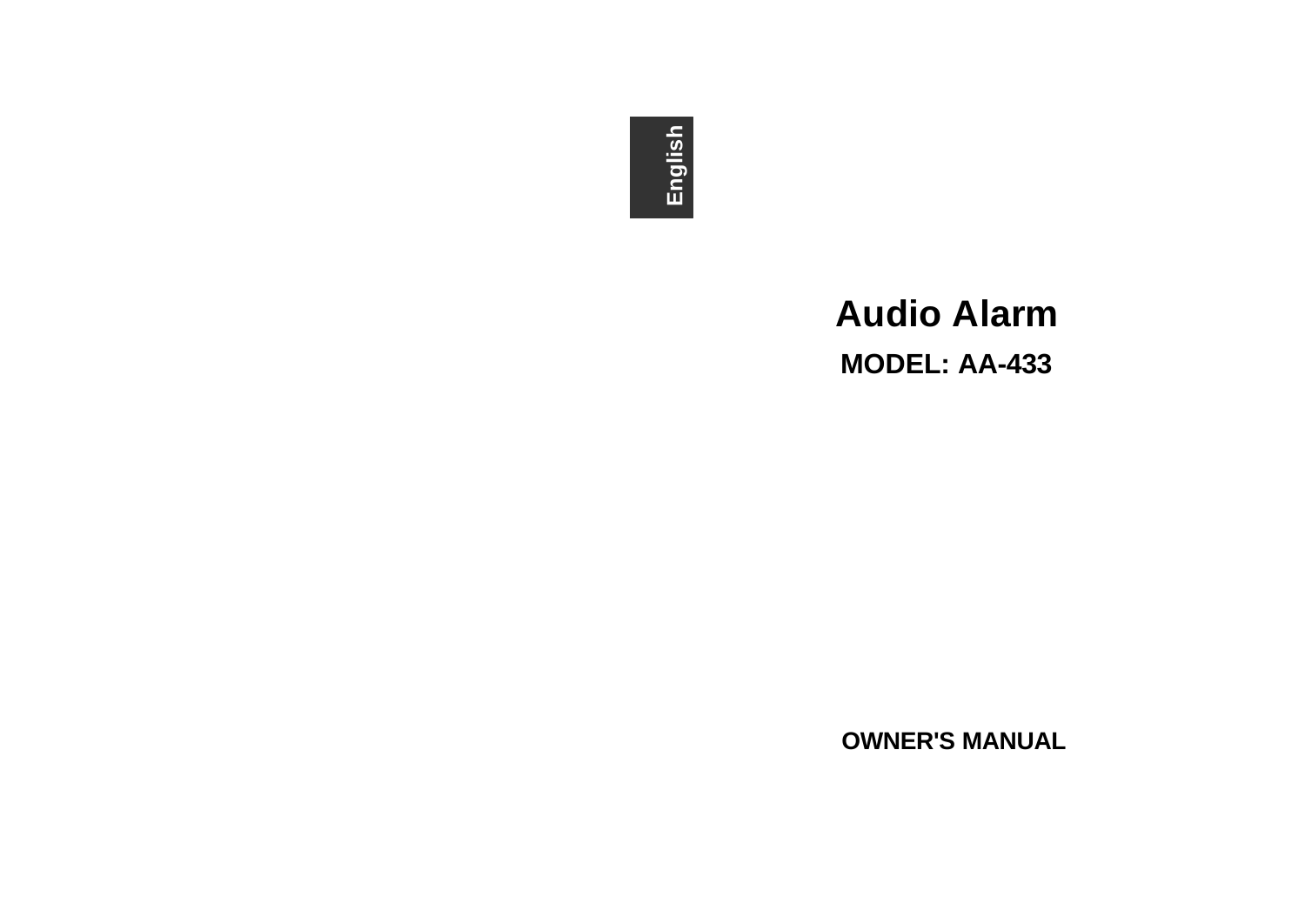## **SKYLINK TECHNOLOGIES INC.**

Your Guide to the

## **Audio Alarm**

## **MODEL: AA-433**



## TABLE OF CONTENTS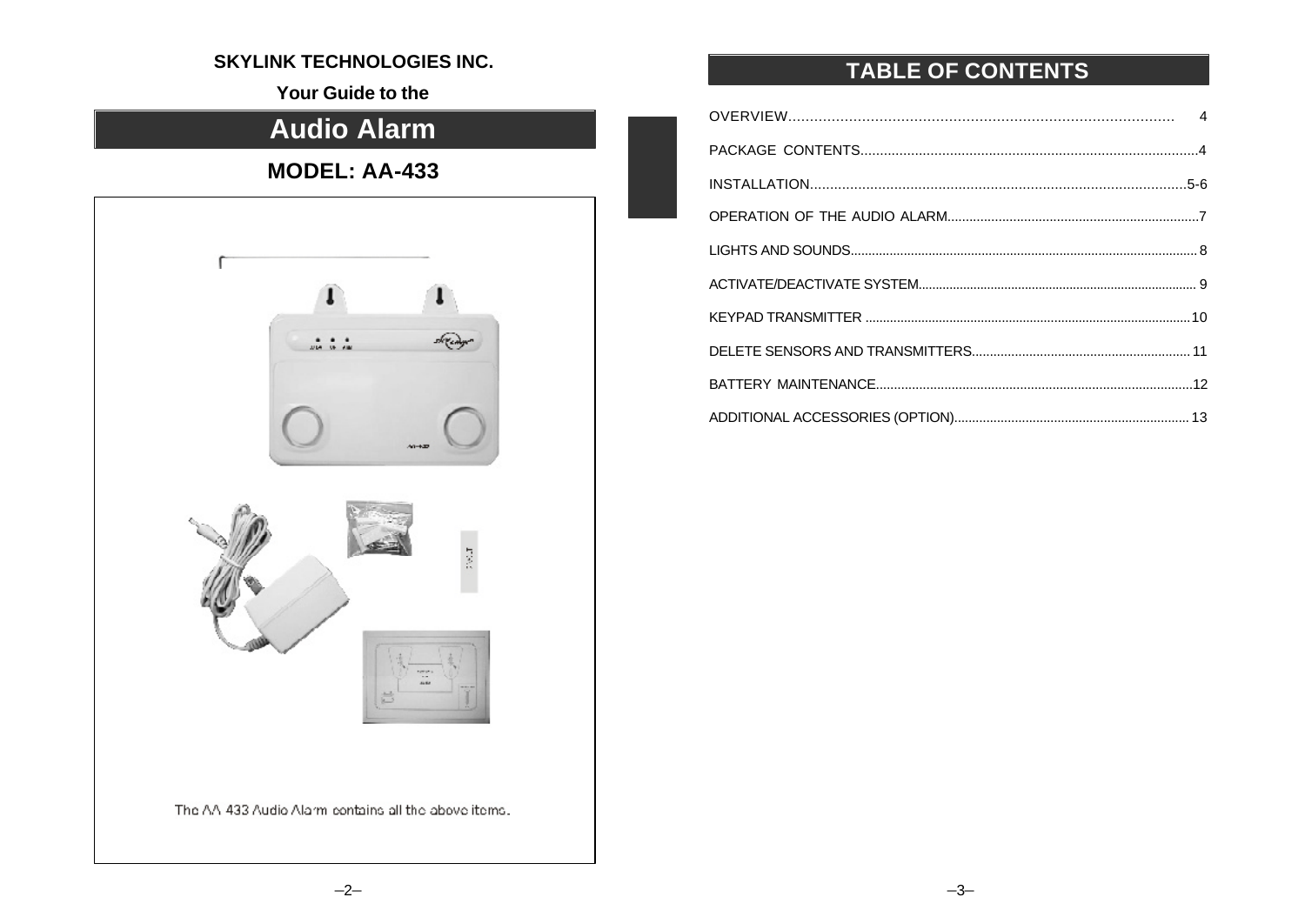## **OVERVIEW**

The Audio Alarm (AA-433) is designed to be used in conjunction with Skylink Security System (SC-5, SC-10, SC-100 series, SC-200 series) and any Skylink sensors/transmitters. When any of the Skylink Security Systems or sensors/ transmitters are activated, the siren of the audio alarm will sound at 120dB. You can also set the audio alarm to chime so that when the sensors/transmitters are activated, the alarm will only emit one chime instead of sounding the siren. The audio alarm is capable of working with a combination of up to 15 Skylink security systems/sensors/transmitters (i.e. Door/Window Sensor, Motion Sensor, Temperature Sensor, Keychain Transmitter, Panic Transmitter etc. Refer to the back of this user's manual for more accessories).

## **PACKAGE CONTENTS**

All materials required for installation are included in this package:

One Audio Alarm (AA-433) - includes

1 antenna

1 AC adapter

1 9 volt alkaline battery (installed)



One pack of screws and anchors (for the Audio Alarm)

One template Double Sided Tape Warning Stickers **Manual** Warranty Card

## **INSTALLATION**

Installation is done using the screws included. For your convenience, we have also included wall anchors and a template to aid in the installation of the Audio Alarm.

How to use the template to help in the installation:

- 1. Tape the template to the wall where you would like the Audio Alarm to be
- 2. Screw part way into the surface where the holes are marked on the tem plate
- 3. Unscrew the screws and remove the template
- 4. Screw the Audio Alarm in place where you started the screws

We recommend that you install the Audio Alarm first with the double sided tape included and once you are satisfied with the positioning, reinstall using the screws.

## **INSTALLING THE AUDIO ALARM**

The Audio Alarm is water resistance so it can be installed indoors or outdoors within access to an electrical outlet. **Be careful that the AC adapter wire doesn't guide rain water to the DC JACK located at the bottom of the Audio Alarm.**

There are two ways to attach the Audio Alarm to the wall:

## **Hanging it on two stationary screws**

- 1. Using the template provided, insert the two screws into the wall.
- 2. Align the two top keyholes on the triangular tabs located at the back of the Audio Alarm with the screws on the wall.
- 3. Gently push the Audio Alarm on to these two screws.
- 4. Open the small door on the bottom of the Audio Alarm.
- 5. Insert the AC adapter and the antenna in the appropriate holes.
- 6. Close the small door so that the AC adapter and the antenna are running through the appropriate spaces in the door.



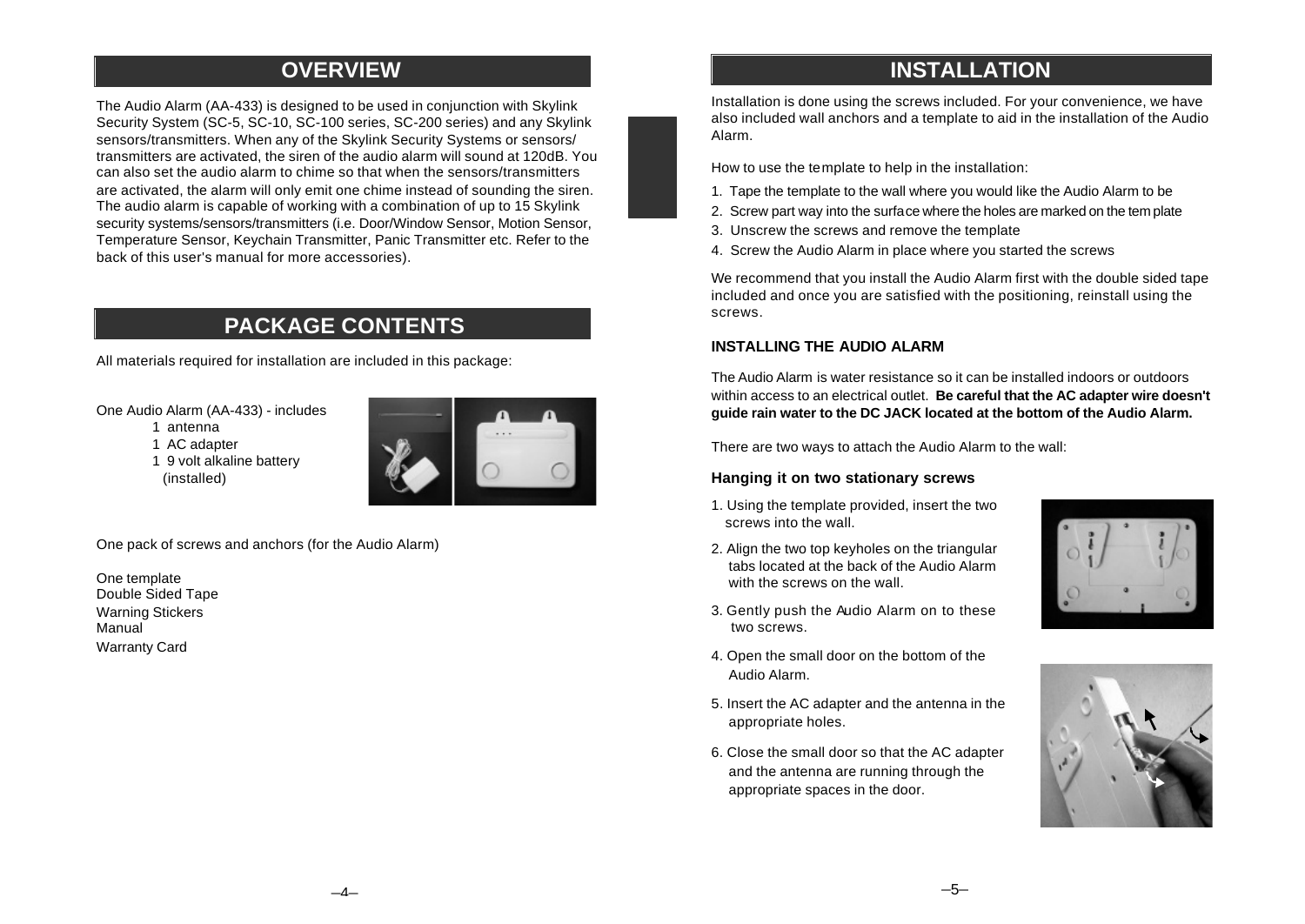## **INSTALLATION**

## **Screwing the unit to the wall**

- 1. Unscrew the two triangular hanging tabs located at the back of the Audio Alarm.
- 2. Turn them around and slide them back into place so that the two tabs are pointing up and the two keyholes are visible from the front.
- 3. Position the Audio Alarm on the wall and insert the two screws in the two keyholes. Do not insert the screws all the way into the wall, leave some room on the screw to hang the Audio Alarm. Use the template if needed.
- 4. Open the small door on the bottom of the Audio Alarm.
- 5. Insert the AC adapter and the antenna in the appropriate holes.
- 6. Close the small door so that the AC adapter and the antenna are running through the appropriate spaces in the door.







## **OPERATION OF THE AUDIO ALARM**

The Audio Alarm is designed to work with Skylink Security System (SC-5, SC10, SC-100 series, SC-200 series) and all the Skylink sensors / transmitters. If you are using the Audio Alarm (AA-433) to communicate with a Skylink sensor (i.e. door/window sensor) and not a Skylink Security System, you will need a Keychain Transmitter (4B-433A) or a Keypad Transmitter (KP-433) to arm/disarm the Audio Alarm. These keychain transmitters are included in the Security System SC-100 and SC-10, you may also purchase these keychain transmitters and keypad transmitter separately. Before you can activate the audio alarm using the keychain transmitter or keypad transmitter, you must first "learn" the transmitter to the audio alarm so that they can communicate with each other.

## **Program the keychain transmitter to the audio alarm**

You may program as many as 15 Skylink sensors/transmitters to the audio alarm. Once any of these sensors/transmitters are activated, the sensor will send a signal to the audio alarm so that the siren (or chime) will sound.

## **Program sensors / transmitters to the Audio Alarm**

- 1. Turn on the Audio Alarm, (slide the button on the bottom of the unit to "ON"), allow 30 seconds for the Audio Alarm to warm up. With only the "ON" light lit on the Audio Alarm, press and hold the learn button located on the bottom of the Audio Alarm.
- 2. While pressing down on the button, activate the sensors or transmitters that you want to program to the audio alarm (i.e. keychain transmitter). If you are programming the keychain transmitter, you can activate the transmitter by pressing any one of the buttons. If you are programming the keypad transmitter, you may activate it by pressing the panic button.
- 3. If a connection has been made, the Audio Alarm will stop beeping and make a continuous tone until the black button on the Audio Alarm is released.

## **Program control panel (SC-001, SC-002) to the Audio Alarm (AA-433)**

- 1. Turn on the Audio Alarm, (slide the button on the bottom of the unit to "ON"), allow 30 seconds for the Audio Alarm to warm up. With only the 'ON' light lit on the Audio Alarm, press and hold the learn button located on the bottom of the Audio Alarm.
- 2. While pressing down on the button of the Audio Alarm, enter the current MPIN (Master Personal Identification Number) on the Security Control Panel (SC001, SC002).
- 3. Press [B] [B] on the Security Control Panel.
- 4. If a connection has been made, the Audio Alarm will stop beeping and make a continous tone until the learn button on the Audio Alarm is released.



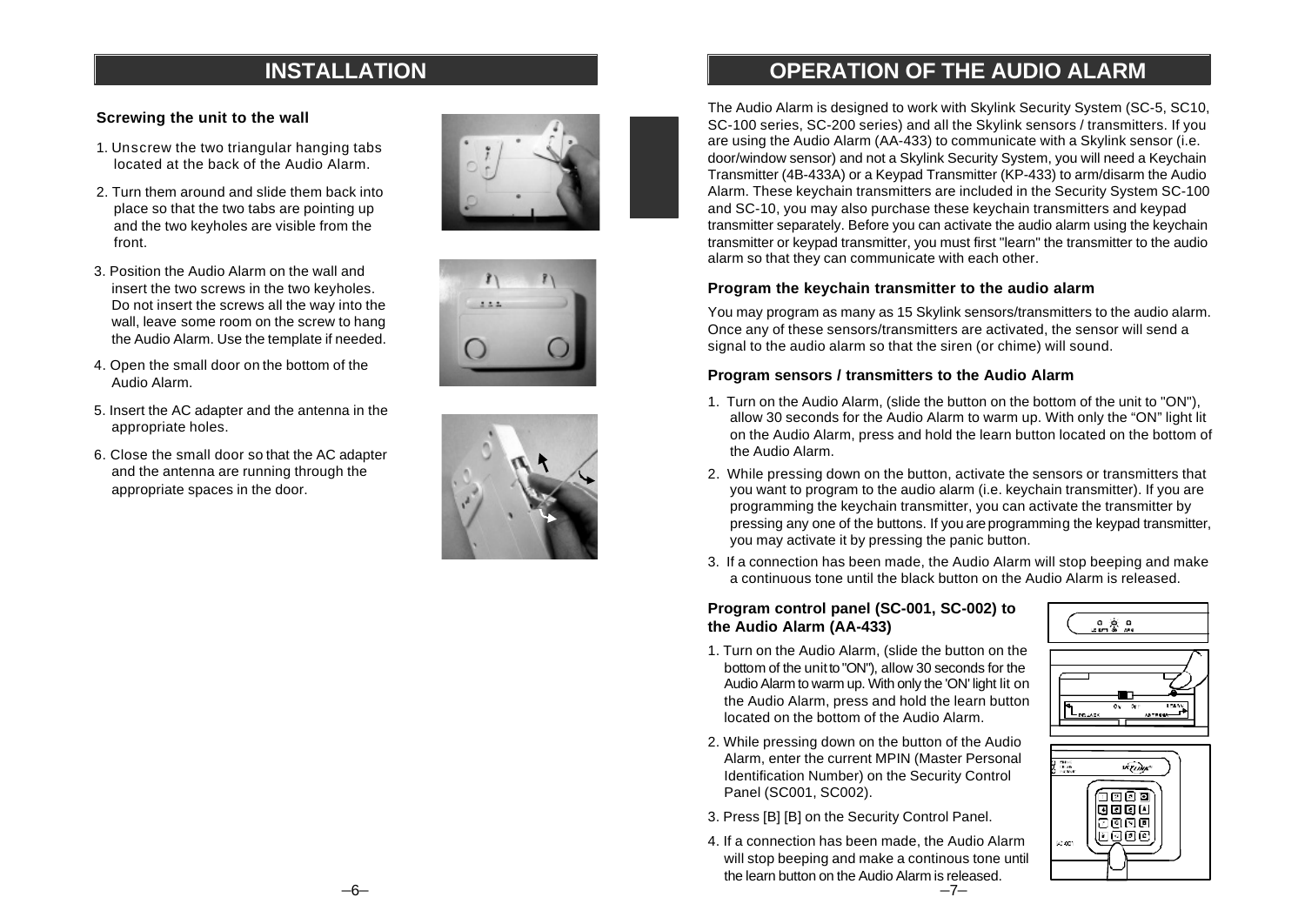## **LIGHTS AND SOUNDS**

## **LIGHTS**

 $0$   $0$   $0$ 

ON light lit -power is being sent to the Audio Alarm.

## ALL BELOW SCENARIOS INCLUDE THE "ON" LIGHT LIT

- LO BATT light off the Audio Alarm is being powered by electrical current and/or the battery.
- LO BATT light on the Audio Alarm is being powered by electrical current only, the battery is weak and needs to be replaced.
- "ARM" light on the Audio Alarm is **armed** and **will sound** when any sensor is activated.
- "ARM" light off the Audio Alarm is **not armed** and **will not sound** when any sensor is activated.
	- however, it will respond to any of the buttons on the Keychain Transmitter and the panic button on any of the Security Systems.

## **SOUNDS**

You are able to turn on/off the short beep sound made by the Audio Alarm when any of the sensors are activated, by pressing button 3 on the Keychain Transmitter (4B-433A sold separately).

- One long beep occurs when the Audio Alarm is turned on with the button on the bottom of the unit.
- One short beep when a sensor is activated and the Audio Alarm is on but not armed.
	- anytime buttons # 1, 2 or 3 is pressed on the Keychain Trans mitter (4B-433A) and the Audio Alarm is on but not armed.

## **ACTIVATE AND DEACTIVATE THE SYSTEM**

Now that the system is installed and the sensors are communicating with the Audio Alarm, it is time to learn how to arm and disarm the Audio Alarm.

The only way to arm and disarm the Audio Alarm is via the Keychain Transmitter and Keypad Control (option).

## **KEYCHAIN TRANSMITTER (4B-433A) OR (4B-434)**



When the Audio Alarm is ON, the four buttons on the transmitter do the following:

- Panic Button instantly activates the alarm, whether the Audio Alarm is in arm mode or not. Will always activate the alarm when the "ON" light is lit on the Audio Alarm.
- Button #1 this button will arm the Audio Alarm so that the **Audio Alarm will communicate** with the sensors and transmitters.
- Button #2 when the system is on but not armed and a remote sensor is activated, the Audio Alarm will emit one chime, (beep). Button #2 allows you to activate or deactivate the chime sound. For example, if people are using the frontdoor constantly, you may choose to turn off the chime sound.
- Button #3 when the siren is sounding, this button will turn off the siren and disarm the Audio Alarm.
	- when the siren is not sounding but the system is armed, this button will disarm the Audio Alarm.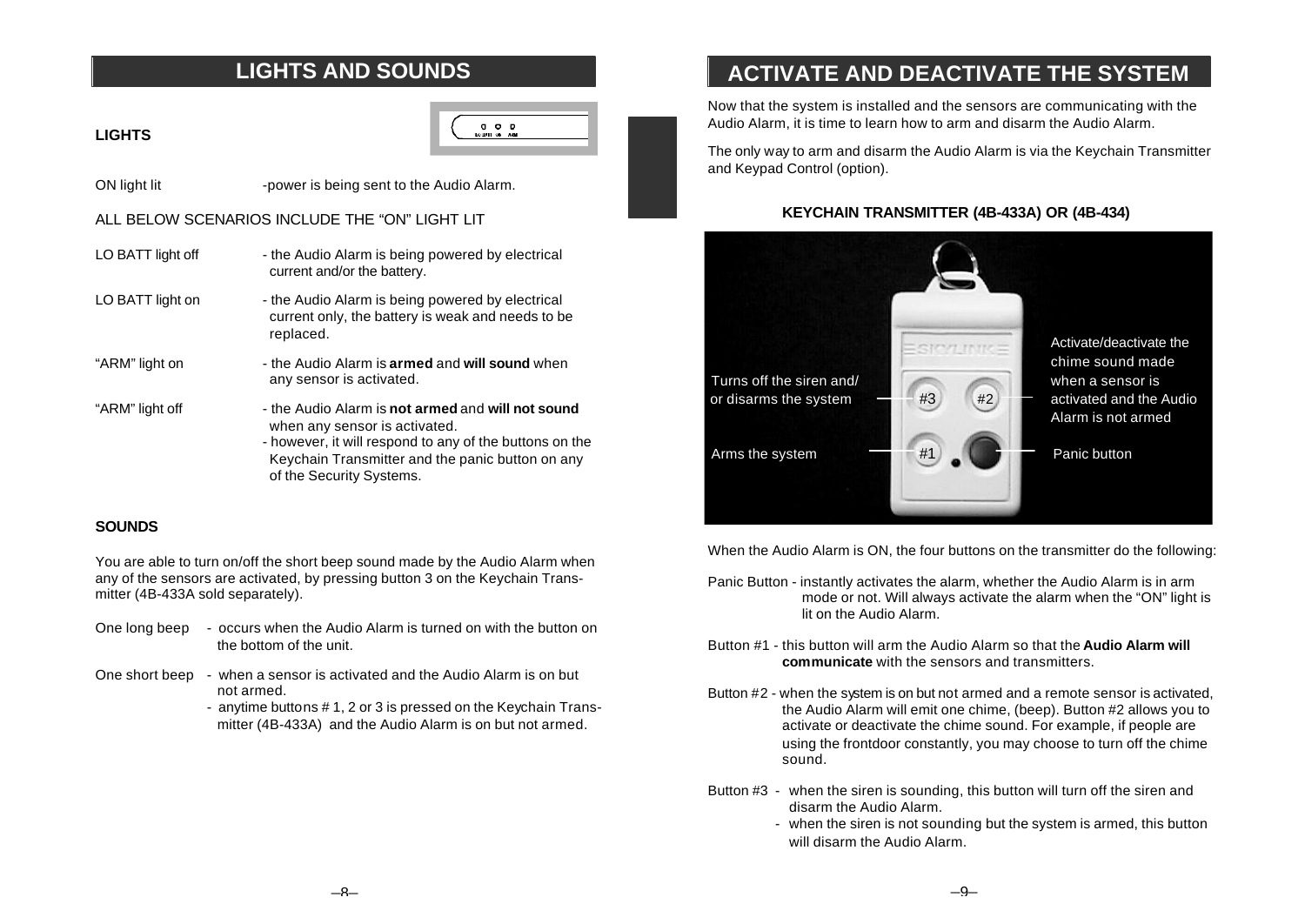## **KEYPAD TRANSMITTER**

When the Keypad Transmitter (KP-433) is used in conjuction with the Audio Alarm, it functions the same as the Keychain Transmitter (4B-433A or 4B-434). You are able to arm and disarm the audio alarm, activate the siren using the panic button, and turn on/off the chime mode.



Panic button (the red key on the top right of the keypad) - instantly activates the alarm, whether the audio alarm is in arm mode or not. It will always activates the alarm when the "ON" light is lit on the audio alarm.

To arm the audio alarm using the keypad transmitter:

- 1. Enter the current MPIN on the keypad transmitter (the MPIN is factory programmed with 0 0 0).
- 2. Press [B], [C], the "ON" light on the keypad transmitter will flash and emit a long beep. The "ARM" light on the audio alarm will be on. The audio alarm is now armed.

To disarm the audio alarm or terminate the siren:

- 1. Enter the current MPIN on the keypad transmitter.
- 2. Press [#], the "ON" light on the keypad transmitter will flash and emit a long beep. The "ARM" light on the audio alarm will be off. The audio alarm is now disarmed, or the siren is turned off.

When the audio alarm is on but not armed and a remote sensor is activated the audio alarm will emit one chime, (beep) and the "ON" light will flash once. You may deactivate the chime by pressing [Current MPIN], [C] on the keypad transmitter. For example , if people are using the front door constantly, you may choose to turn off the chime sound.

## **DELETE SENSORS AND TRANSMITTERS**

You cannot delete one sensor/transmitter from the Audio Alarm at a time. You must clear all the sensors and transmitters that are currently communicating with the Audio Alarm, then re-program the ones you want to keep.

Delete All Sensors and Transmitters

- 1. Turn the Audio Alarm off by sliding the switch on the bottom of the Audio Alarm so that the "ON" light is not lit.
- 2. Press and hold the learn button found on the bottom of the Audio Alarm.
- 3. While holding the learn button, turn on the Audio Alarm by sliding the switch on the bottom.
- 4. You will hear a long beep followed by a series of short beeps. When you hear the short beeps, release the learn button.





You have now cleared all sensors and transmitters from communicating with the Audio Alarm.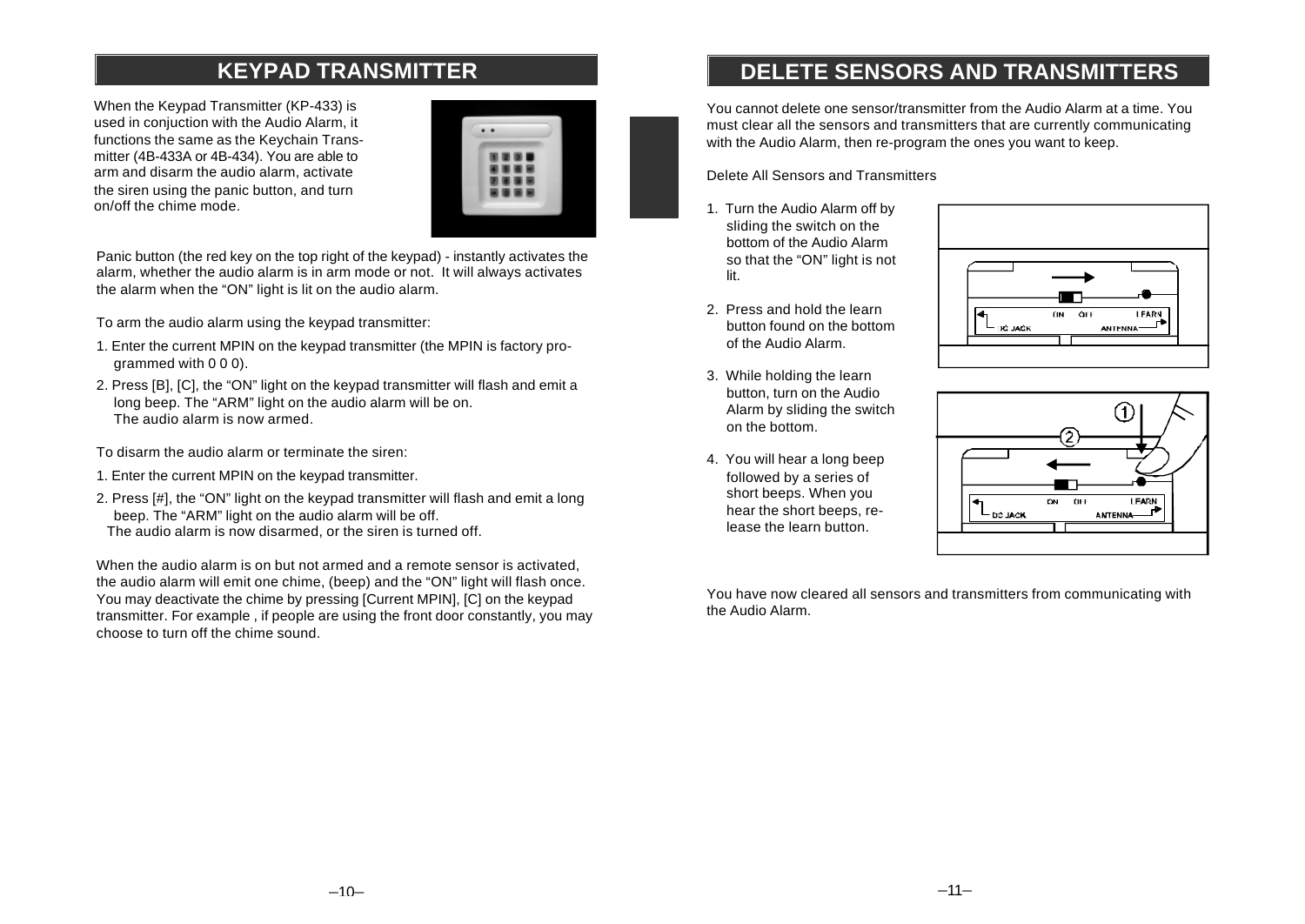## **BATTERY MAINTENANCE**

## **Audio Alarm Battery**

The Audio Alarm comes equipped with a 9 volt alkaline back up battery in case the electrical power is interrupted for any reason.

When the Audio Alarm battery is low, the "LO BATT" light goes on.

## **To replace the Audio Alarm backup battery:**

- 1. Take the Audio Alarm off the wall.
- 2. Turn off the unit and remove the AC adapter.
- 3. Remove the six screws then take off the back cover.
- 4. Disconnect old battery.
- 5. Connect new battery.
- 6. Replace the back cover and install the six screws.





The battery life, (9 volt alkaline battery), is approximately two years if only used for backup.

## **ADDITIONAL ACCESSORIES**

Additional sensors and transmitters as well as add on accessories are available to work with your security system.

#### **Motion Sensor (PS-434A)**

- Monitors area in a 110 degree ARC and up to 40 feet away from the sensor - 9V alkaline battery included



## **Door/Window Sensor (WT-433)**

- Attaches to all doors, windows, entrances - Add on as many magnetic switch (MS-001) as
- needed
- 12V alkaline battery included



#### **Magnetic Switch/Magnet (MS-001)**

- Used in conjunction with Door/Window Sensor (WT-433)
- Add on for additional doors, windows

#### **Keychain Transmitter (4B-434)**

- Activates Security Control Panel (SC-001) instantly by pressing panic button
- Arm/Disarm Security Control Panel (SC-001)
- Reliable design, crystal base transmission with microcontroller
- 12V alkaline battery included

## **Emergency Dialer (AD-433S)**

- When the alarm is activated, the Emergency Dialer automatically sends a preprogrammed voice message to as many as nine different phone numbers
- If any numbers are busy or there is no answer, the Emergency Dialer will go back and redial each number nine times or until there is an answer
- No need to pay monitoring fees
- Ideal for home, small business
- Operates by AC adapter with battery back up